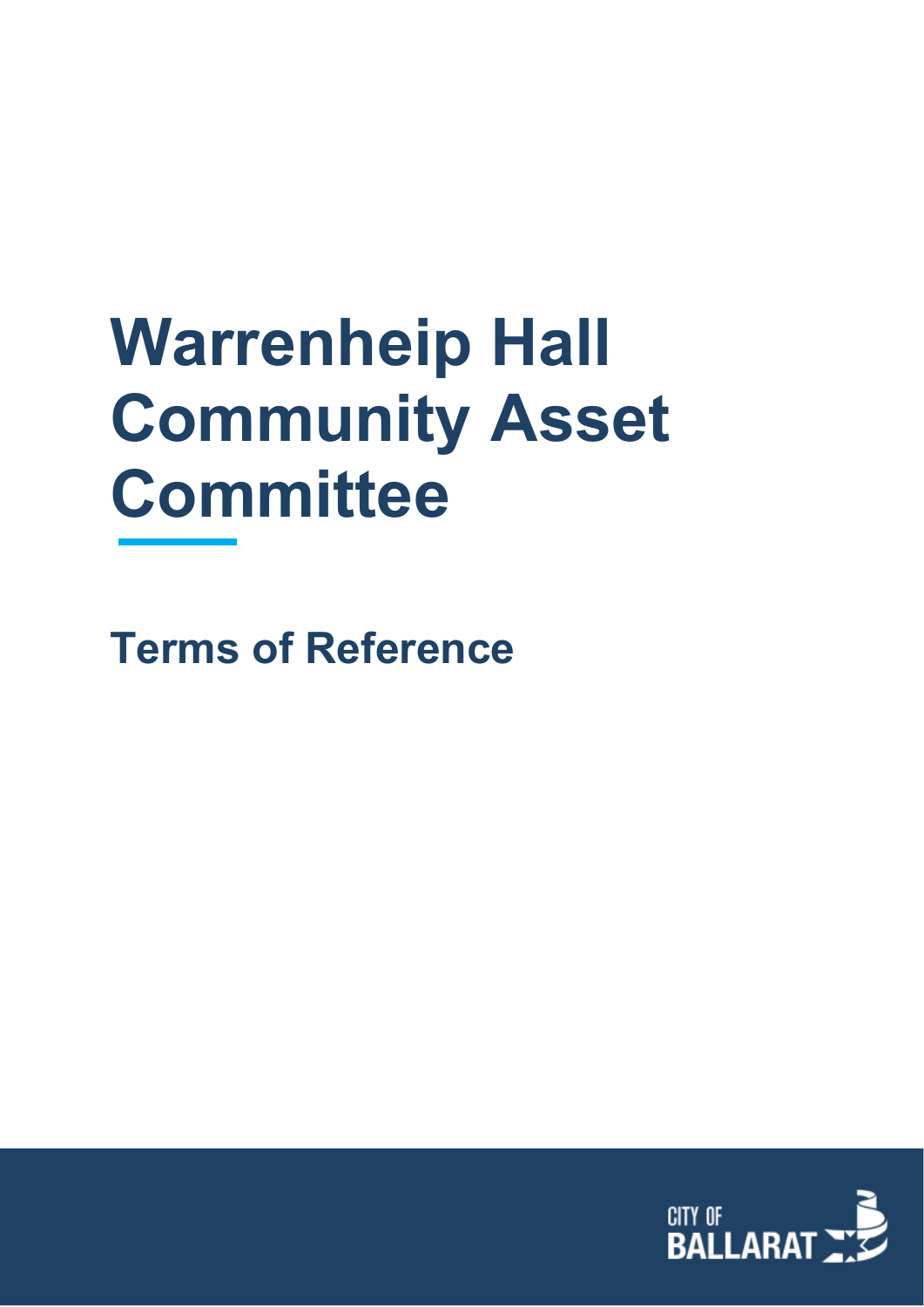

# **Contents**

| 1 <sub>1</sub>   |  |
|------------------|--|
| 2.               |  |
| $\overline{3}$ . |  |
| 4.               |  |
| 5.               |  |
| 6.               |  |
| $\overline{7}$ . |  |
| 8.               |  |
| 9.               |  |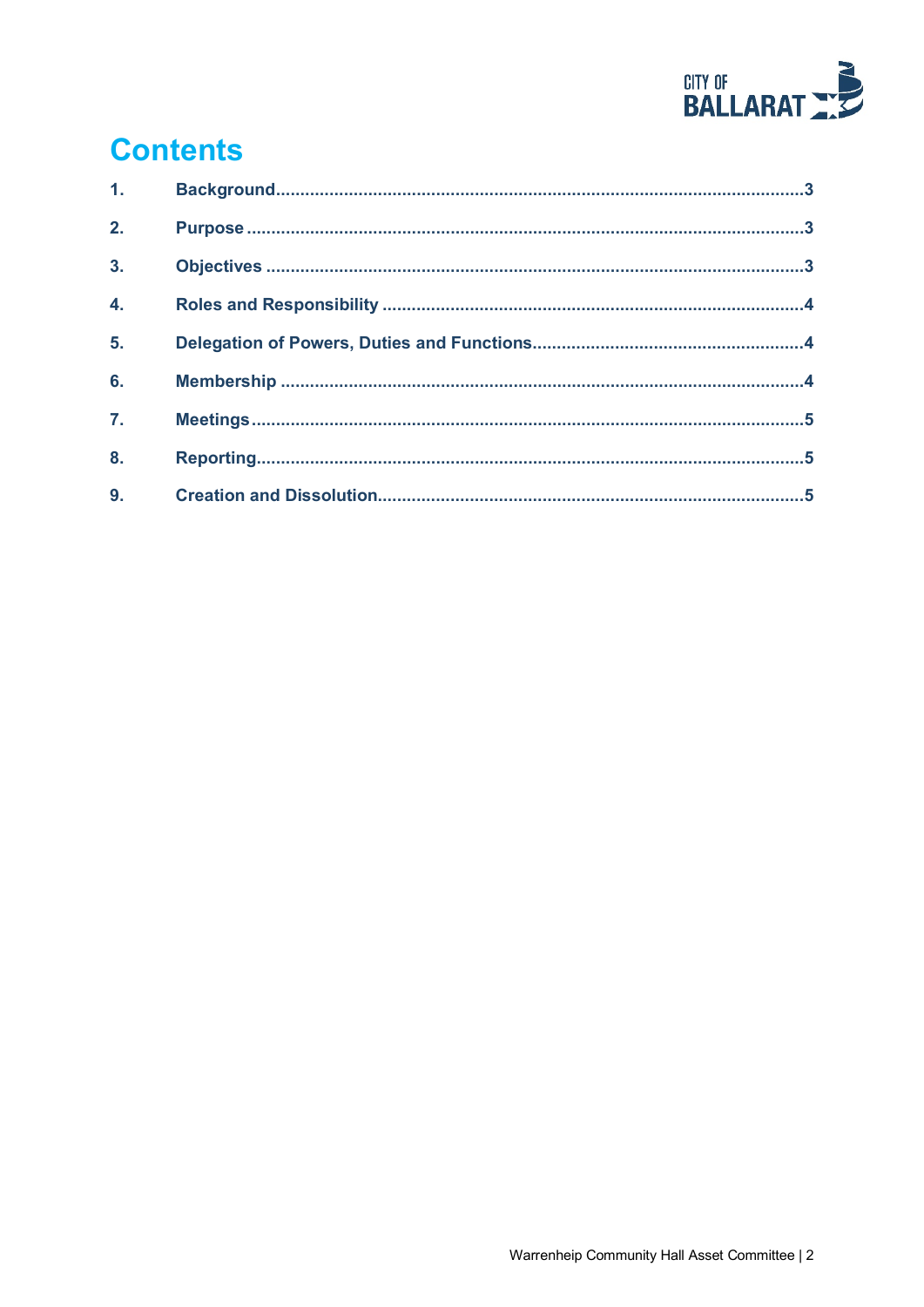

#### <span id="page-2-0"></span>**1. Background**

- 1.1. By this Terms of Reference document, the Ballarat City Council (Council) establishes the Warrenheip Hall Community Asset Committee (Committee) pursuant to section 65 of the *Local Government Act 2020* (the Act). The Committee is established for the management of the Community Asset known as the Warrenheip Hall.
- 1.2. The members of a Community Asset Committee have the powers, duties and functions as contained in the Instrument of Delegation from the Chief Executive Officer under section 47(1)(b) of the Act and as set out in these Terms of Reference. These Terms of Reference set out the structure and basis on which the Committee can operate on behalf of Council.
- 1.3. These Terms of Reference are authorised by a resolution (R203/20) of Council passed on 12 August 2020

#### <span id="page-2-1"></span>**2. Purpose**

The Committee is established for the purpose of:

2.1 Encouraging use of the Warrenheip Community Hall (Hall) by the Local community and to promote the role played by the hall in enabling engaged participation in community life

#### <span id="page-2-2"></span>**3. Objectives**

The objectives of the Committee are:

- 3.1 Determine hiring fees for the hall.
- 3.2 Develop a public awareness and advertising program relating to the Hall designed to increase community use of the hall.
- 3.3 Manage bookings for the hall.
- 3.4 Draft, with the agreement of Council, a hall hiring agreement.
- 3.5 Identify maintenance needs, prioritise maintenance actions and provide details of remedial actions in annual report to Council.
- 3.6 Be responsible for specific maintenance of the hall and grounds as outlined in the City of Ballarat Facility Maintenance Schedule (addendum1).
- 3.7 Ensure that Council is made aware of any matters that could have an impact on the hall or its users.
- 3.8 Operate, as far as possible, on a self-sufficient basis.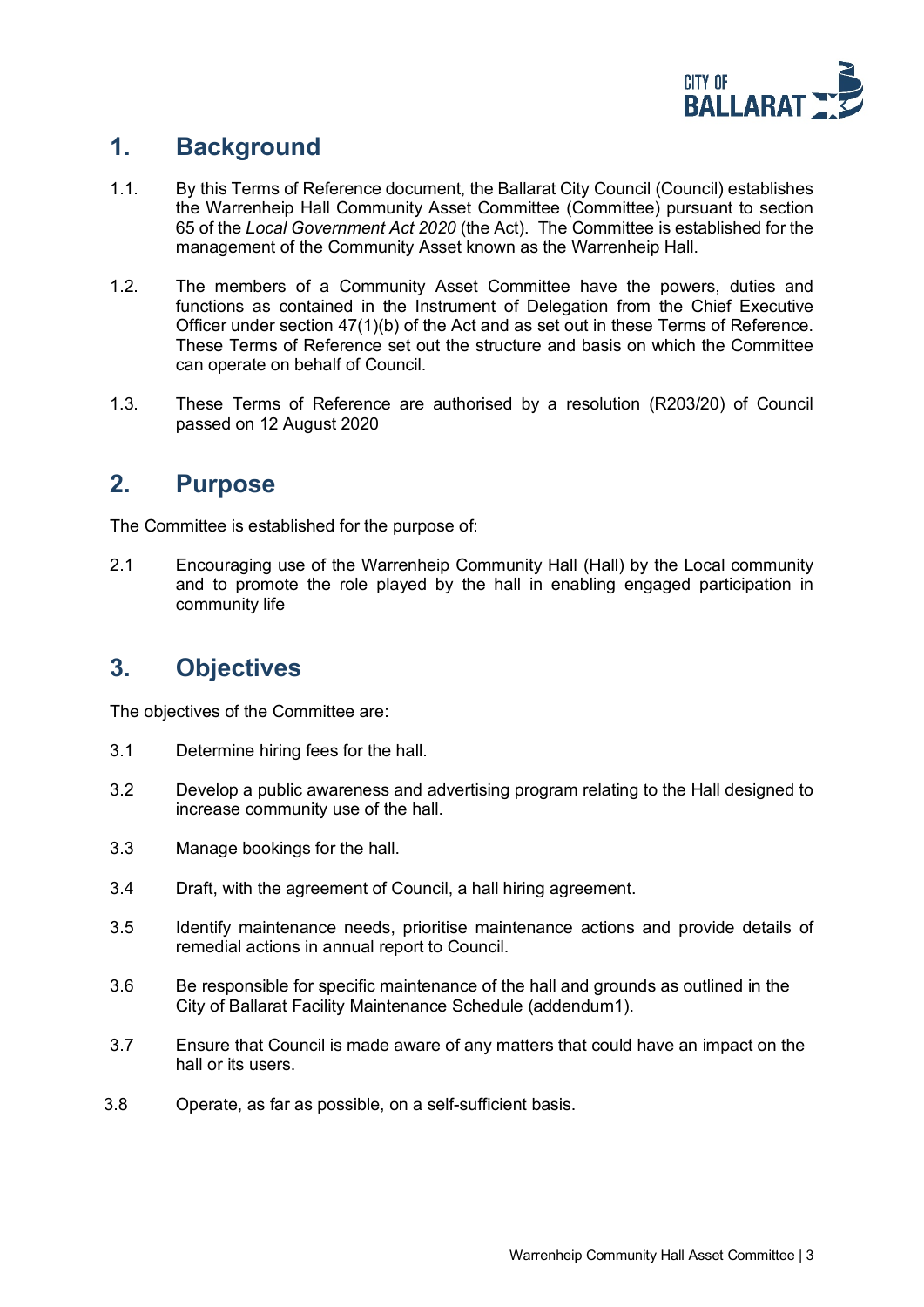

# <span id="page-3-0"></span>**4. Roles and Responsibility**

The role of the Committee is:

- 4.1 to exercise the duties and functions, in accordance with these Terms of Reference and as permitted by the Instrument of Delegation; and
- 4.2 to be responsible for all maintenance on improvements.

# <span id="page-3-1"></span>**5. Delegation of Powers, Duties and Functions**

- 5.1 In order to fulfil and carry out its purposes and objectives the Chief Executive Officer may delegate to the members of the Community Asset Committee, pursuant to section 47(1)(b) of the *Local Government Act 2020*, the powers, duties and functions set out in the Instrument of Delegation passed at Council on 12 August 2020 (R206/20) and attached to these Terms of Reference.
- 5.2 The powers, duties and functions of Council conferred on the Committee by these Terms of Reference and Instrument of Delegation must be exercised in accordance with any guidelines or policies that Council may from time to time adopt.
- 5.3 Committee members are at all times expected to act in accordance with their responsibilities set out in Council's Governance Rules and the Committee Policy.

#### <span id="page-3-2"></span>**6. Membership**

- 6.1. The Committee will consist of a minimum of 5 community members appointed by Council.
- 6.2. The term of membership will be for a Council term. A re-appointment of committee members must occur by 30 June after each Council election
- 6.3. Council Officers who attend the meetings of the Committee are to provide advice and support to the Committee and are not considered Committee members and do not have voting rights.
- 6.4. Each member of the Committee has and may exercise one equal vote on any question before the Committee for determination.
- 6.5. Council will revise the membership and voting rights of each Committee member as it sees fit.
- 6.6. The Committee will elect a Chairperson at its first meeting. The election will be conducted in accordance with Council's Governance Rules.
- 6.7. If the Chairperson is absent from a Committee meeting, the Committee will select a temporary Chairperson to chair the Committee meeting.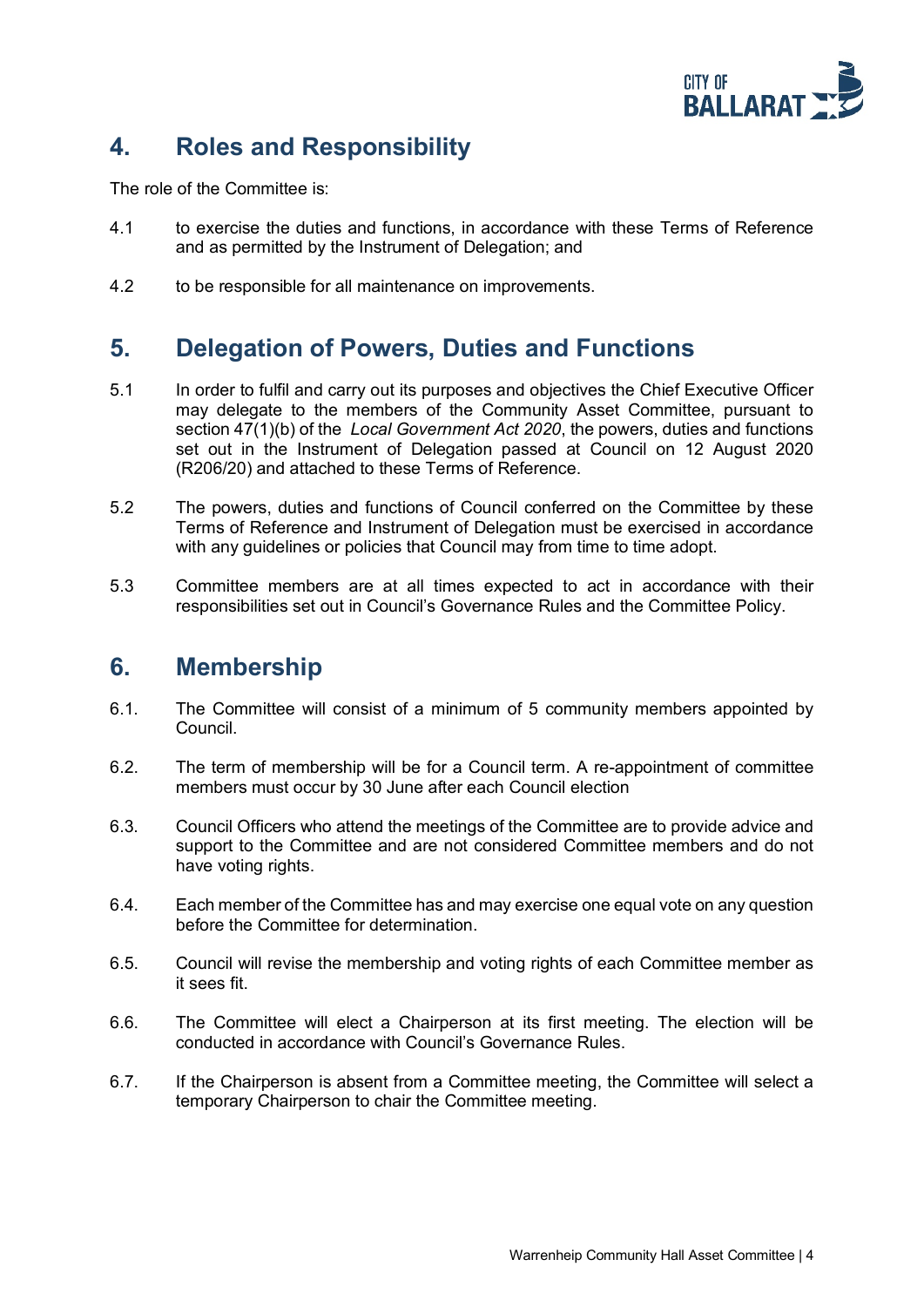

## <span id="page-4-0"></span>**7. Meetings**

- 7.1 Unless Council resolves otherwise, Committee meetings must be conducted in accordance with:
	- Council's Committee Policy; and
	- At the Committee's discretion, as exercised from time to time.
- 7.2 The Committee will meet not less than four times a year or as agreed by the Committee from time to time.
- 7.3 A quorum of the Committee will be half of the members plus one.
- 7.4 Voting will be by a majority of votes by a show of hands. Only members in attendance are entitled to vote. The Chairperson shall have the casting vote in the event of an equality of votes.

#### <span id="page-4-1"></span>**8. Reporting**

The Committee is responsible for taking proper minutes of all meetings and preparing reports for the Committee's consideration in accordance with:

- 8.1 Council's Governance Rules as determined by Council;
- 8.2 Council's Committee Policy;
- 8.3 the Committee's discretion, as exercised from time to time;
- 8.4 Minutes of Committee meetings must be forwarded to the Statutory Compliance Unit immediately after adoption by the Committee.
- 8.5 An annual report on the Committees activities and finances must be reported to Statutory Compliance no later than 30 August each year

#### <span id="page-4-2"></span>**9. Creation and Dissolution**

- 9.1 By these Terms of Reference, the:
	- 9.1.1 Committee is established; and
	- 9.1.2 powers, duties and functions of the Committee members, as set out in the Instrument of Delegation, are delegated.
- 9.2 These Terms of Reference
	- 9.2.1 come into force immediately when the resolution of Council adopting them is made; and
	- 9.2.2 remain in force until Council determines to vary or revoke it.